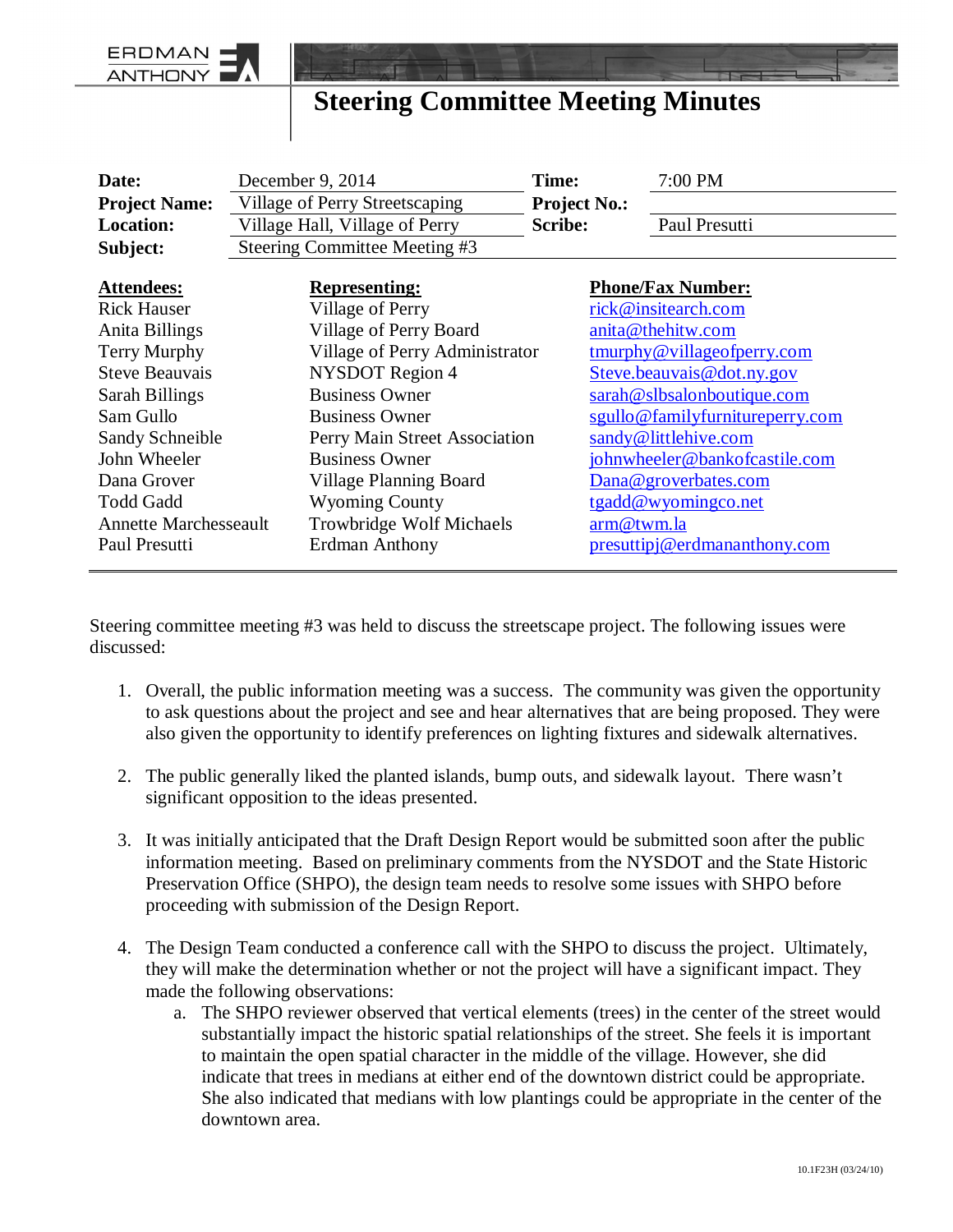Perry Streetscape Steering Committee Meeting #3 12/9/14 Page 2 of 3

- b. SHPO likes the idea of reinstalling the historic watering troughs as gateway elements at either end of the downtown.
- c. The SHPO reviewer indicated that she would find several styles of light fixtures acceptable. She is concerned that the poles not be too tall, and not deviate too far from the height and density of light fixtures shown in a 1929 image of Downtown Perry She asked the design team to compare 15' high lights with 20' high lights, to better understand how each scenario affects the spatial character of the street.
- d. They also would like to maintain a 100' spacing between the lights. (NOTE: Paul, my take was that Elizabeth Martin actually wanted the lights spaced more closely to recapture the "stubby" dense spacing in that 1929 image.
- 5. Based on SHPO's recommendation, an alternative was presented to the group showing the north and south islands with trees and the other islands having lower level plantings. The idea of pavers instead of low level plantings was discussed, but that is not preferred by the committee. Landscaping in the islands should be as low maintenance as possible, as accessing the islands may be difficult.
- 6. The Design Team looked at several lighting options to achieve appropriate lighting levels for the roadway using decorative lights. While the lower lights are preferred from an aesthetic perspective, taller lights are much more effective in lighting the road. It does appear however, that there is a design using lower fixtures that will work.
- 7. A 1929 photo of downtown Perry shows an acorn style light spaced approximately 100' apart and 15' tall. Based on this photo, the design team will present this option as well as two other styles to the steering committee for their consideration. The team will use this recommendation to present the project, including the lighting, to SHPO. Hopefully, SHPO will give their preliminary approval and we can submit the design report.
- 8. The Village would prefer LED lights based on the energy savings. LED lights do not produce as much light and are more expensive. However, the long term energy savings may be work the extra cost now. In addition, there may be incentive programs available. A detailed analysis for LED vs. other lighting options will be studied during final design, as it doesn't make too much sense to go too far until we gain approval from SHPO.
- 9. Even though there has been a slight delay because of the SHPO coordination, we do not expect any issues with the schedule. We should still be able to meet the required dates without an issue.
- 10. After completing some bicycle lane research, the design team found there shouldn't be a safety concern having bicyclists going from shared use lanes outside the project limits to a 5' wide bike lane from Gardeau to Dolbeer Streets. Based on comments from the steering committee, community and bicycle lane research, the island and lane widths at the north end of the project were modified to provide a 14' wide shared use lane. This will also help with the large vehicles that use Main Street.
- 11. The design team should coordinate with the Village DPW regarding the potential relocation of existing fire hydrants in the sidewalk.